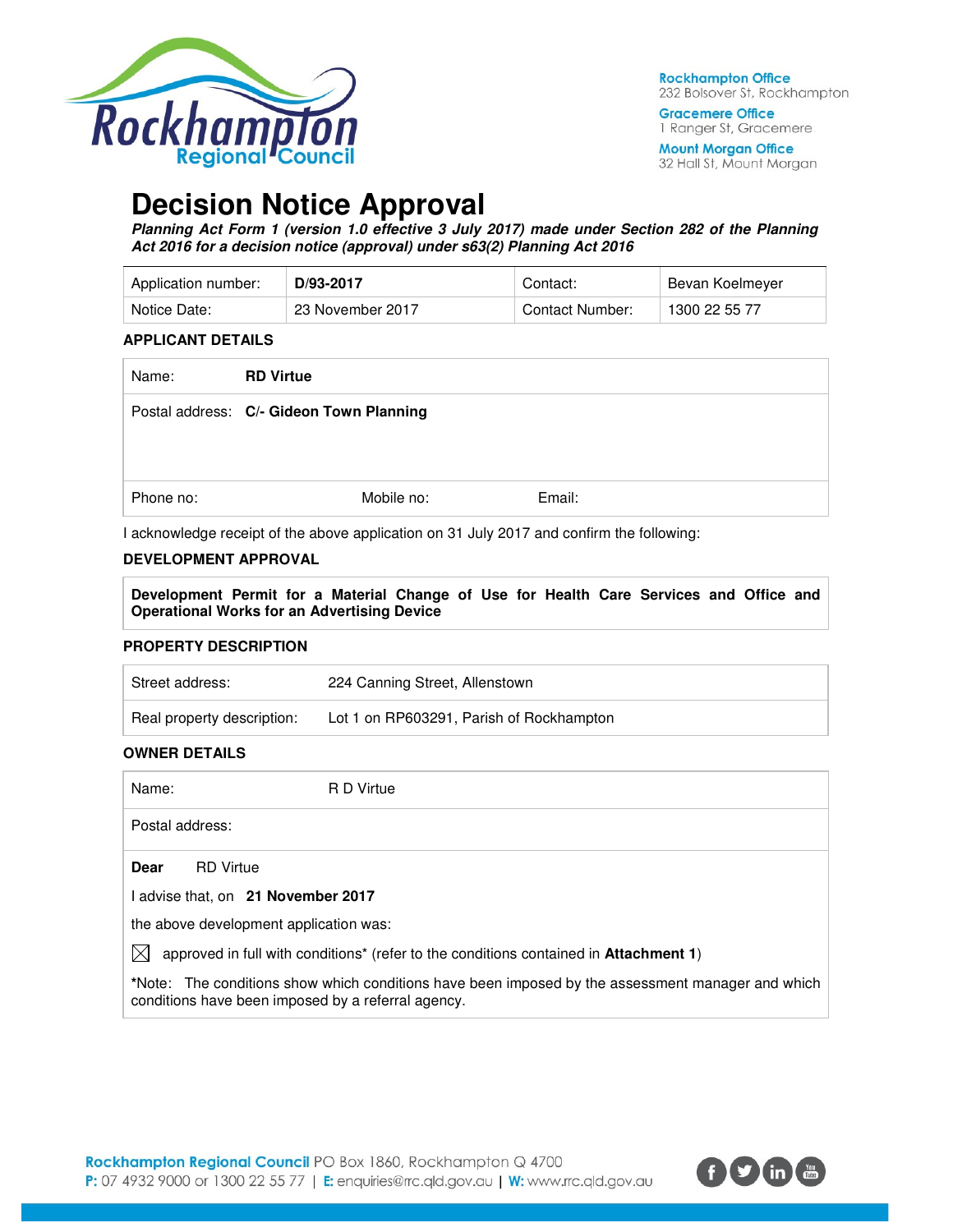## **1. DETAILS OF THE APPROVAL**

|                                                                                                                                                                            | <b>Development</b><br><b>Permit</b> | Preliminary<br>Approval |
|----------------------------------------------------------------------------------------------------------------------------------------------------------------------------|-------------------------------------|-------------------------|
| Development assessable under the planning scheme, a temporary<br>local planning instrument, a master plan or a preliminary approval<br>which includes a variation approval |                                     |                         |

## **2. CONDITIONS**

This approval is subject to the conditions in Attachment 1.

#### **3. FURTHER DEVELOPMENT PERMITS REQUIRED**

Please be advised that the following development permits are required to be obtained before the development can be carried out:

| Type of development permit required | Subject of the required development permit |
|-------------------------------------|--------------------------------------------|
| <b>Operational Works</b>            | Access and Parking Works                   |
| <b>Building Works</b>               |                                            |
| Plumbing and Drainage Works         |                                            |

#### **4. SUBMISSIONS**

Properly made submissions **were** made in relation to the application.

There was 1 properly made submission received from the following submitter(s);

| Name of principal submitter | <b>Residential or business address</b>     | Electronic address (if provided) |
|-----------------------------|--------------------------------------------|----------------------------------|
| Arthur Beavan               | 222 Canning Street, Allenstown<br>QLD 4700 | Catherinebeavan@hotmail.com      |

#### **5. REFERRAL AGENCIES**

The following Referral Agencies were activated by this application. NIL

**6. THE APPROVED PLANS** 

**The approved development must be completed and maintained generally in accordance with the approved drawings and documents:** 

| <b>Plan/Document Name</b> | <b>Plan/Document Reference</b> | Dated        |
|---------------------------|--------------------------------|--------------|
| Site Plan                 | 217-1224, Sheet No.1, Rev. 1   | 27 July 2017 |
| Lower Floor Plan          | 217-1224, Sheet No.2, Rev. 1   | 27 July 2017 |
| Elevations                | 217-1224, Sheet No.3, Rev. 1   | 27 July 2017 |
| Elevations                | 217-1224, Sheet No.4, Rev. 1   | 27 July 2017 |

#### **7. CURRENCY PERIOD FOR THE APPROVAL (S.85)**

The standard relevant periods stated in section 85 of Planning Act 20016 apply to each aspect of development in this approval, if not stated in the conditions of approval attached.

## **8. STATEMENT OF REASONS**

| <b>Description of the</b> | The proposed development is for a Material Change of Use for Health Care |
|---------------------------|--------------------------------------------------------------------------|
| development               | Services and/or an Office and Operational Works for Advertising Devices  |
| <b>Assessment</b>         | The proposed development was assessed against the following assessment   |
| <b>Benchmarks</b>         | benchmarks:                                                              |
|                           | Low-medium density residential zone code;                                |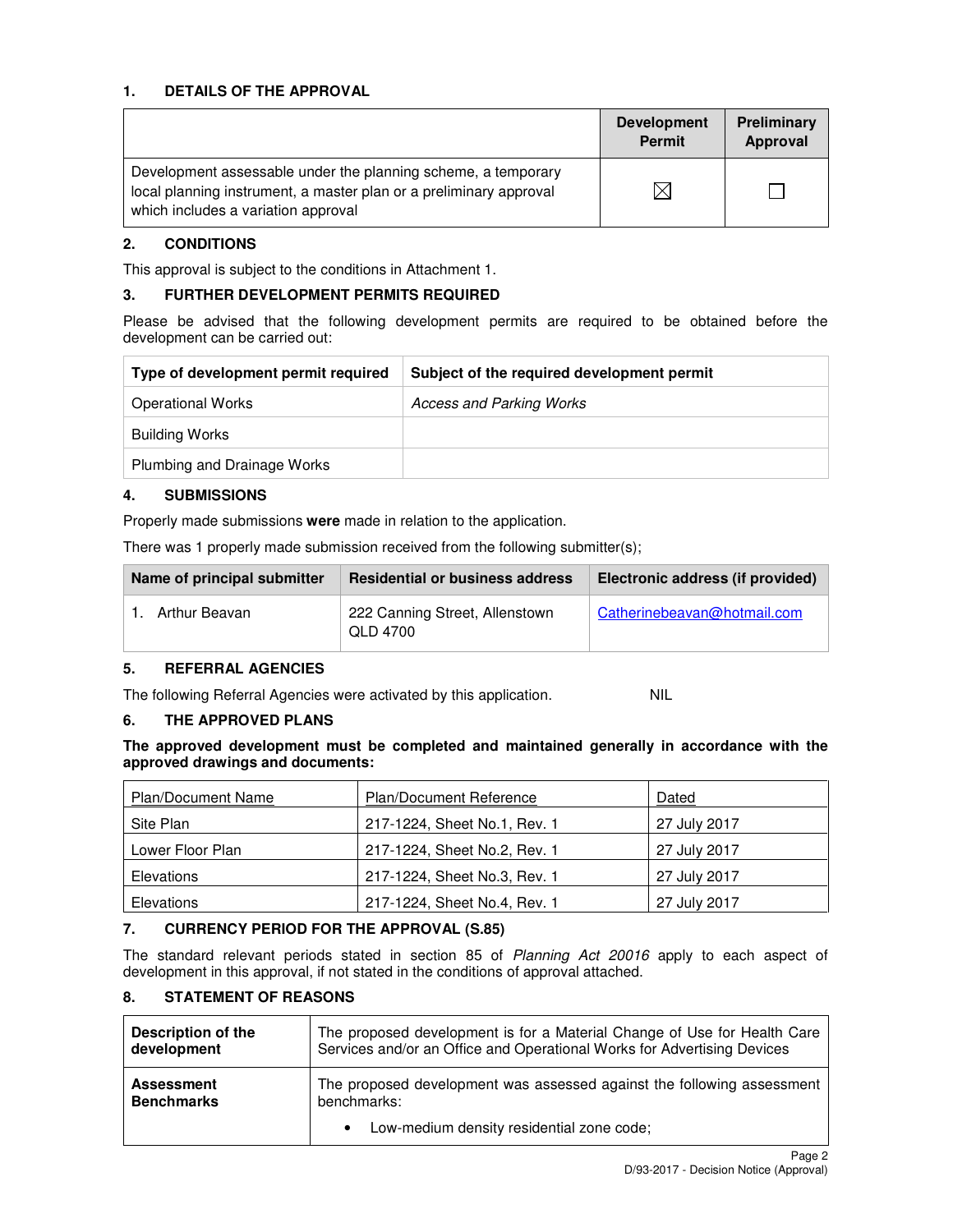|                                                                                | Advertising devices code;<br>٠                                                                                                                                                                                                                                         |                                                                                                                                                                                                                                                                                                                                                                                                                                                                                          |  |
|--------------------------------------------------------------------------------|------------------------------------------------------------------------------------------------------------------------------------------------------------------------------------------------------------------------------------------------------------------------|------------------------------------------------------------------------------------------------------------------------------------------------------------------------------------------------------------------------------------------------------------------------------------------------------------------------------------------------------------------------------------------------------------------------------------------------------------------------------------------|--|
|                                                                                | Access, parking and transport code;                                                                                                                                                                                                                                    |                                                                                                                                                                                                                                                                                                                                                                                                                                                                                          |  |
|                                                                                | Landscape code;                                                                                                                                                                                                                                                        |                                                                                                                                                                                                                                                                                                                                                                                                                                                                                          |  |
|                                                                                | Sewer and water code;                                                                                                                                                                                                                                                  |                                                                                                                                                                                                                                                                                                                                                                                                                                                                                          |  |
|                                                                                | Stormwater management code; and<br>٠                                                                                                                                                                                                                                   |                                                                                                                                                                                                                                                                                                                                                                                                                                                                                          |  |
|                                                                                | Waste management code.                                                                                                                                                                                                                                                 |                                                                                                                                                                                                                                                                                                                                                                                                                                                                                          |  |
| <b>Relevant Matters</b>                                                        | matters:                                                                                                                                                                                                                                                               | The proposed development was assessed against the following relevant                                                                                                                                                                                                                                                                                                                                                                                                                     |  |
|                                                                                |                                                                                                                                                                                                                                                                        | The proposal retains the existing second-storey dwelling and<br>integrates the Health Care Services facility and/or an Office within the<br>dwelling footprint and is in keeping with the surrounding residential<br>character for streetscape and built form.                                                                                                                                                                                                                           |  |
|                                                                                |                                                                                                                                                                                                                                                                        | The development is of an appropriate scale for the zone and is not<br>anticipated to compromise residential amenity.                                                                                                                                                                                                                                                                                                                                                                     |  |
| <b>Matters raised in</b><br>submissions                                        | Issue                                                                                                                                                                                                                                                                  | How matter was dealt with                                                                                                                                                                                                                                                                                                                                                                                                                                                                |  |
|                                                                                | <b>Vehicle Parking</b>                                                                                                                                                                                                                                                 | The matter was considered and is not anticipated<br>to create safety issues as a result of on-street<br>parking on Canning Street. This is not expected to<br>occur due to the small scale nature of the use and<br>the on-site parking provided is considered<br>acceptable.                                                                                                                                                                                                            |  |
|                                                                                | The matter was considered and Condition 7.2 was<br>Privacy and Noise<br>imposed for the applicant to provide a 1.8 metre<br>high screened fence to mitigate the identified<br>privacy and noise issues due to the site being<br>adjacent to existing residential uses. |                                                                                                                                                                                                                                                                                                                                                                                                                                                                                          |  |
| <b>Reasons for decision</b><br>(list non-compliance items<br>and how they were | The development was assessed against all of the assessment benchmarks<br>listed above and complies with all of these with the exceptions listed below.                                                                                                                 |                                                                                                                                                                                                                                                                                                                                                                                                                                                                                          |  |
| resolved)                                                                      | Assessment<br><b>Benchmark</b>                                                                                                                                                                                                                                         | Reasons for the approval<br>despite<br>non-<br>compliance with benchmark                                                                                                                                                                                                                                                                                                                                                                                                                 |  |
|                                                                                | Low-medium density<br>residential zone code                                                                                                                                                                                                                            | The existing building does not include a street<br>frontage awning however it is consistent with the<br>surrounding residential streetscape. Despite not<br>proposing landscaping, the development is<br>appropriately screened from adjacent residents<br>and from the street.                                                                                                                                                                                                          |  |
|                                                                                | Access, parking and<br>mobility code                                                                                                                                                                                                                                   | The proposed parking for a Health Care Services<br>facility does not meet the rates specified in the<br>code for emergency and transport vehicles<br>requiring extra spaces. The development is not<br>anticipated to require these vehicles being more<br>of a consultative nature. Despite gaining access<br>from a higher-order road due to the small-scale<br>nature of the development it is not expected to<br>impact on the safety, operation or function of the<br>road network. |  |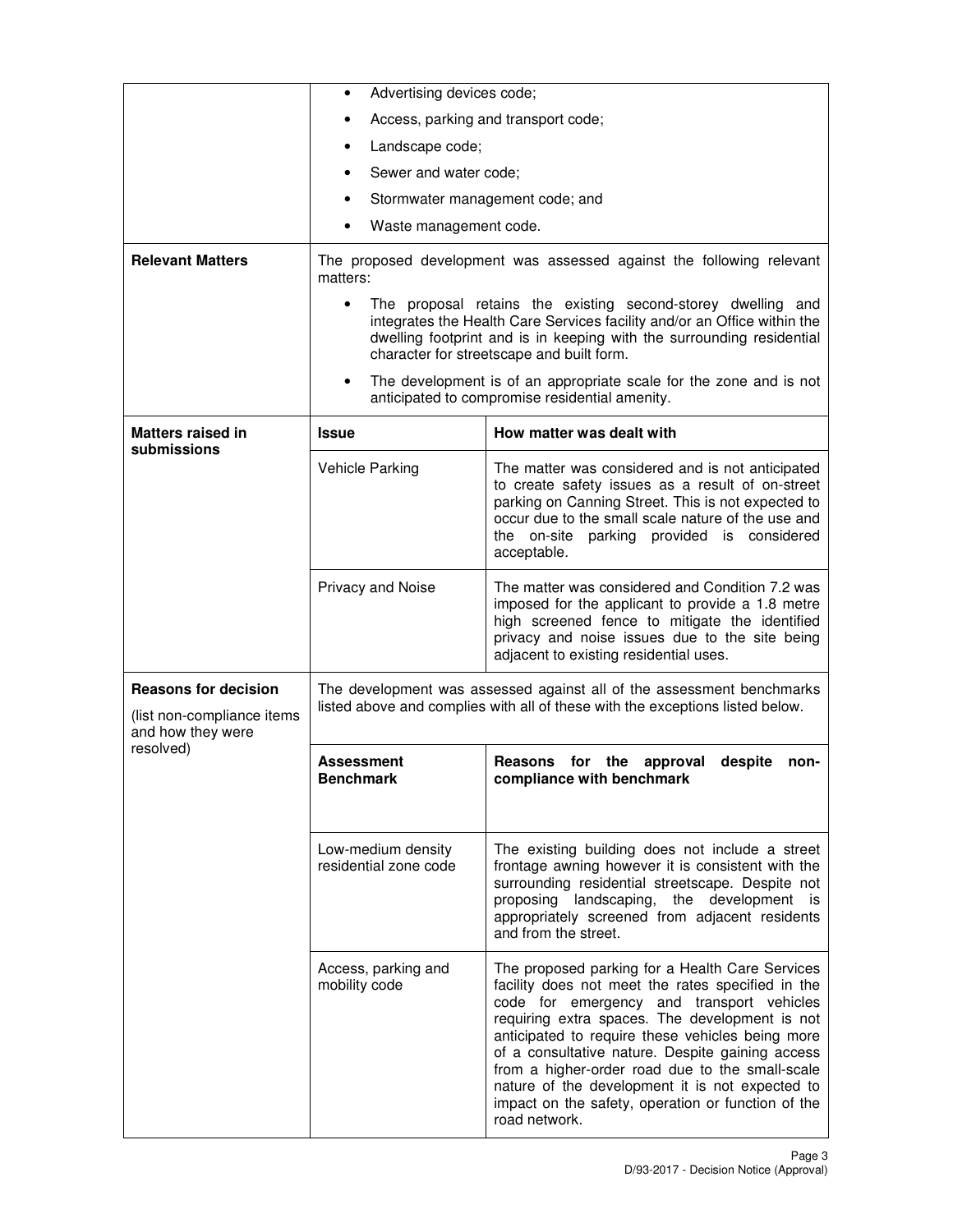## **9. RIGHTS OF APPEAL**

The rights of an applicant to appeal to a tribunal or the Planning and Environment Court against a decision about a development application are set out in chapter 6, part 1 of the Planning Act 2016. For particular applications, there may also be a right to make an application for a declaration by a tribunal (see chapter 6, part 2 of the Planning Act 2016).

#### Appeal by an applicant

An applicant for a development application may appeal to the Planning and Environment Court against the following:

- the refusal of all or part of the development application
- a provision of the development approval
- the decision to give a preliminary approval when a development permit was applied for
- a deemed refusal of the development application.

An applicant may also have a right to appeal to the Development tribunal. For more information, see schedule 1 of the Planning Act 2016.

#### Appeal by a submitter

A submitter for a development application may appeal to the Planning and Environment Court against:

- any part of the development application for the development approval that required impact assessment
- a variation request.

The timeframes for starting an appeal in the Planning and Environment Court are set out in section 229 of the Planning Act 2016.

**Attachment 2** is an extract from the Planning Act 2016 that sets down the applicant's appeal rights and the appeal rights of a submitter.

#### **10. WHEN THE DEVELOPMENT APPROVAL TAKES EFFECT**

This development approval takes effect:

From the time the decision notice is given – if there is no submitter and the applicant does not appeal the decision to the court.

#### Or

When the submitter's appeal period ends – if there is a submitter and the applicant does not appeal the decision to the court.

Or

Subject to the decision of the court, when the appeal is finally decided  $-$  if an appeal is made to the court.

This approval will lapse unless substantially commenced within the above stated relevant periods (refer to sections 85 of Planning Act 2016 for further details).

#### **11. ASSESSMENT MANAGER**

| Name: | Tarnya Fitzgibbon<br><b>COORDINATOR</b><br><b>DEVELOPMENT ASSESSMENT</b> | Signature: |  | Date: 23 November 2017 |
|-------|--------------------------------------------------------------------------|------------|--|------------------------|
|-------|--------------------------------------------------------------------------|------------|--|------------------------|

#### **Attachment 1 – Conditions of the approval**

**Part 1 – Conditions imposed by the assessment manager** [Note: where a condition is imposed about infrastructure under Chapter 4 of the Planning Act 2016, the relevant provision of the Act under which this condition was imposed must be specified.]

#### **Attachment 2—Extract on appeal rights**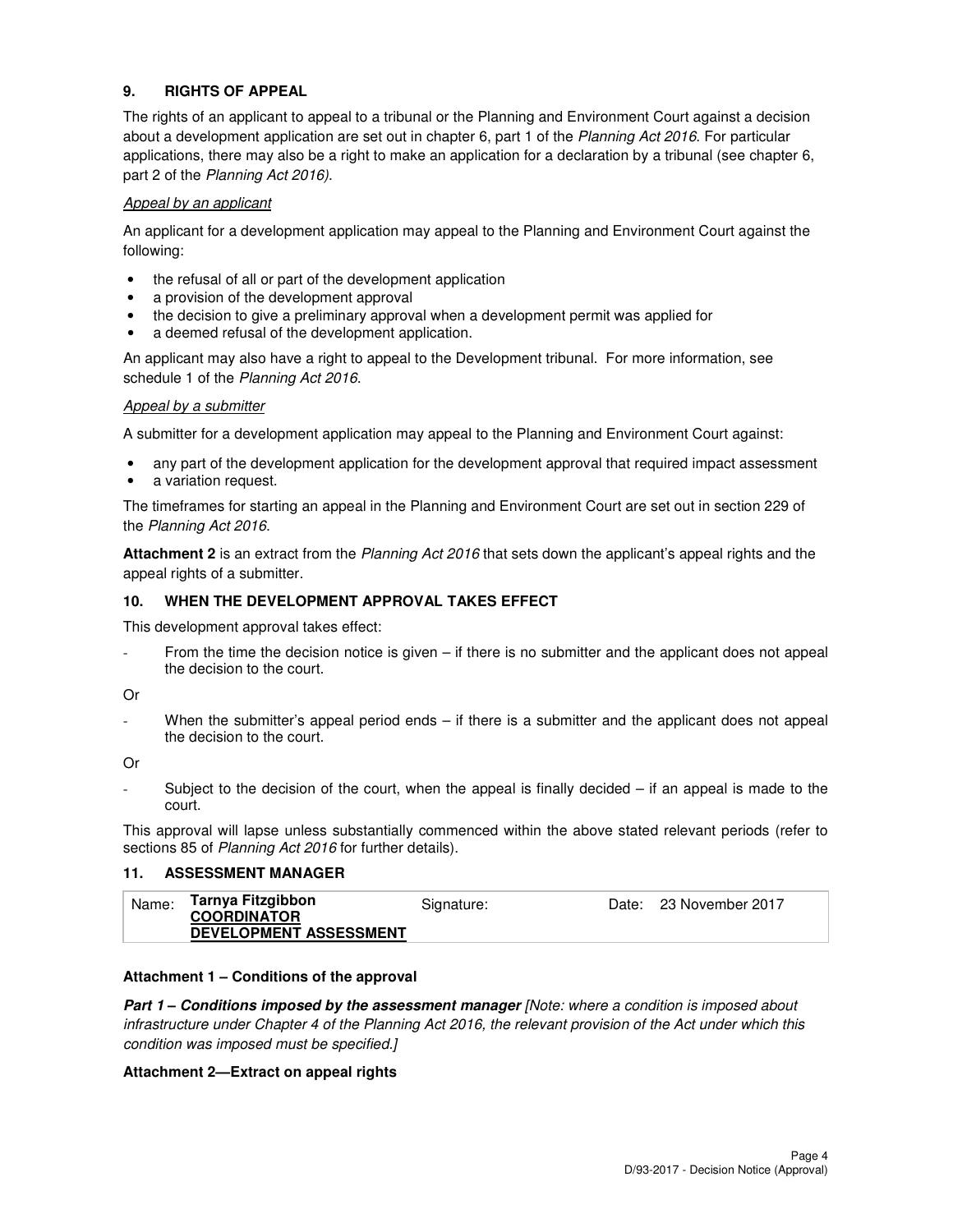

## **Attachment 1 – Part 1**

## **Rockhampton Regional Council Conditions**

PLANNING ACT 2016

## **Part A – Material Change of Use for Health Care Services and/or an Office**

## 1.0 ADMINISTRATION

- 1.1 The Developer and his employee, agent, contractor or invitee is responsible for ensuring compliance with the conditions of this development approval.
- 1.2 Where these Conditions refer to "Council" in relation to requiring Council to approve or to be satisfied as to any matter, or conferring on the Council a function, power or discretion, that role may be fulfilled in whole or in part by a delegate appointed for that purpose by the Council.
- 1.3 All conditions, works, or requirements of this development approval must be undertaken, completed, and be accompanied by a Compliance Certificate for any operational works required by this development approval:
	- 1.3.1 to Council's satisfaction;
	- 1.3.2 at no cost to Council; and
	- 1.3.3 prior to the commencement of the use

unless otherwise stated.

- 1.4 Infrastructure requirements of this development approval must be contributed to the relevant authorities, where applicable, at no cost to Council, prior to the commencement of the use, unless otherwise stated.
- 1.5 The following further Development Permits must be obtained prior to the commencement of any works associated with their purposes:
	- 1.5.1 Operational Works:
		- (i) Access and Parking Works;
	- 1.5.2 Plumbing and Drainage Works; and
	- 1.5.3 Building Works.
- 1.6 All Development Permits for Operational Works and Plumbing and Drainage Works must be obtained prior to the issue of a Development Permit for Building Works.
- 1.7 All works must be designed, constructed and maintained in accordance with the relevant Council policies, guidelines and standards, unless otherwise stated.
- 1.8 All engineering drawings/specifications, design and construction works must be in accordance with the requirements of the relevant Australian Standards and must be approved, supervised and certified by a Registered Professional Engineer of Queensland.

## 2.0 APPROVED PLANS AND DOCUMENTS

2.1 The approved development must be completed and maintained generally in accordance with the approved plans and documents, except where amended by any condition of this development approval:

| <b>Plan/Document Name</b> | <b>Plan/Document Reference</b> | Dated        |
|---------------------------|--------------------------------|--------------|
| Site Plan                 | 217-1224, Sheet No.1, Rev. 1   | 27 July 2017 |
| Lower Floor Plan          | 217-1224, Sheet No.2, Rev. 1   | 27 July 2017 |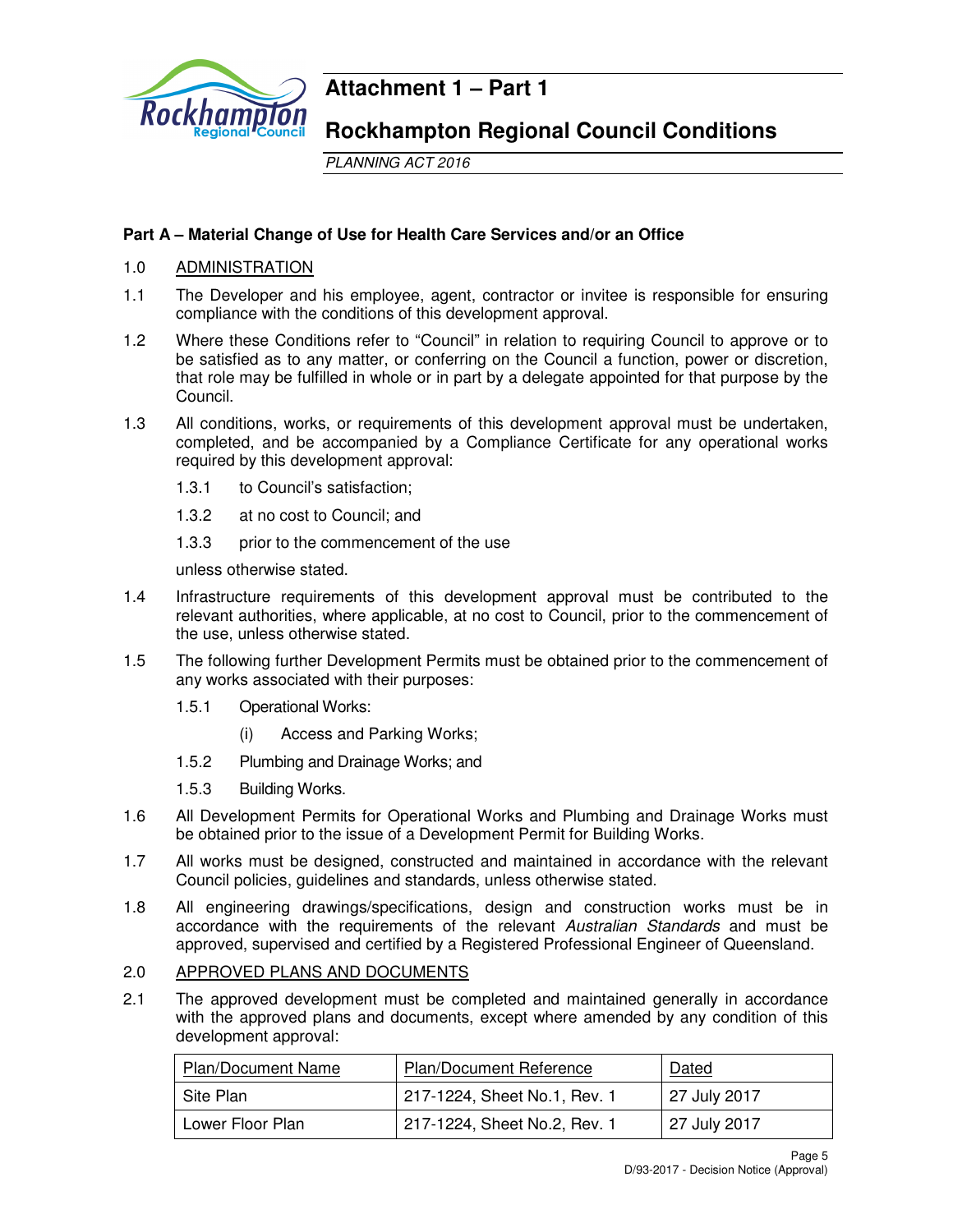| Elevations | 217-1224, Sheet No.3, Rev. 1 | 27 July 2017 |
|------------|------------------------------|--------------|
| Elevations | 217-1224, Sheet No.4, Rev. 1 | 27 July 2017 |

- 2.2 Where there is any conflict between the conditions of this development approval and the details shown on the approved plans and documents, the conditions of this development approval must prevail.
- 2.3 Where conditions require the above plans or documents to be amended, the revised document(s) must be submitted for approval by Council prior to the submission of an application for a Development Permit for Operational Works/Building Works.

## 3.0 ACCESS AND PARKING WORKS

- 3.1 A Development Permit for Operational Works (access and parking works) must be obtained prior to the commencement of any access works on the development site.
- 3.2 All access works must be designed and constructed in accordance with the approved plans (refer to condition 2.1), Capricorn Municipal Development Guidelines, Australian Standard AS2890 "Parking facilities" and the provisions of a Development Permit for Operational Works (access and parking works).
- 3.3 All car parking and access areas must be paved or sealed to Council's satisfaction. Design and construction must be in accordance with the provisions of a Development Permit for Operational Works (access and parking works).
- 3.4 The existing access from Canning Street to the development must be upgraded to comply with the requirements of the *Capricorn Municipal Development Guidelines*.
- 3.5 All vehicles must ingress and egress the development in a forward gear.
- 3.6 A minimum of four (4) parking spaces must be provided on-site.
- 3.7 Universal access parking spaces must be provided on-site in accordance with Australian Standard AS2890.6 "Parking facilities - Off-street parking for people with disabilities".
- 3.8 Parking spaces must be line-marked in accordance with the approved Site Plan (refer to condition 2.1), the Australian Standard AS2890 "Parking facilities" and the provisions of a Development Permit for Operational Works (access and parking works).

## 4.0 PLUMBING AND DRAINAGE WORKS

- 4.1 All internal plumbing and drainage works must be designed and constructed in accordance with the approved plans (refer to condition 2.1), Capricorn Municipal Development Guidelines, Water Supply (Safety and Reliability) Act 2008, Plumbing and Drainage Act 2002, Council's Plumbing and Drainage Policies and the provisions of a Development Permit for Plumbing and Drainage Works.
- 4.2 Internal Plumbing and Sanitary Drainage of existing buildings must be contained within the lot it serves.
- 4.3 Alteration or relocation of internal sanitary drainage works associated with the existing building must be in accordance with regulated work under the Plumbing and Drainage Act 2002.

#### 5.0 ROOF AND ALLOTMENT DRAINAGE WORKS

5.1 All roof and allotment runoff from the development must be directed to a lawful point of discharge and must not restrict, impair or change the natural flow of runoff water or cause a nuisance to surrounding land or infrastructure.

### 6.0 SITE WORKS

6.1 Site works must be constructed such that they do not, at any time, in any way restrict, impair or change the natural flow of runoff water, or cause a nuisance or worsening to surrounding land or infrastructure.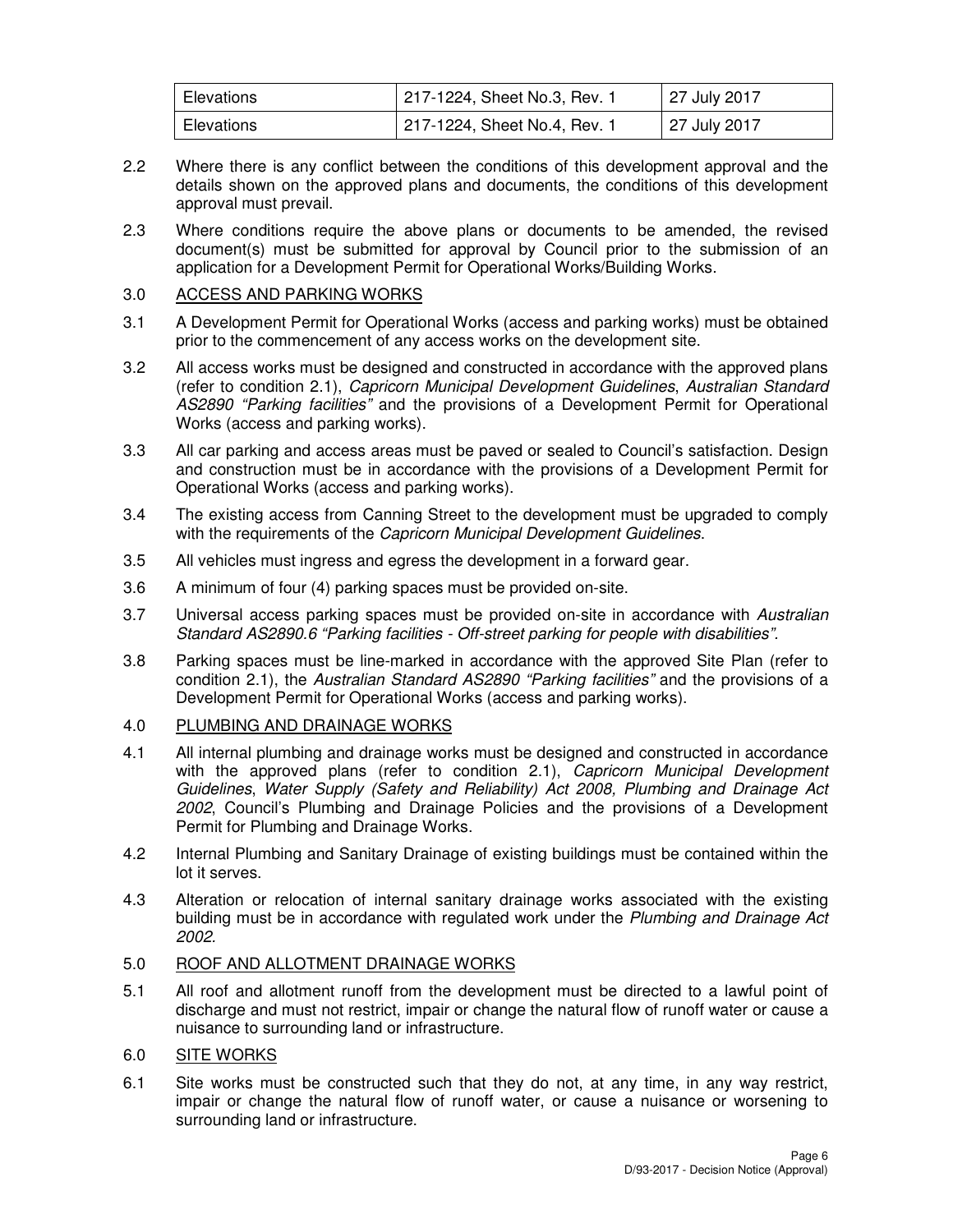## 7.0 BUILDING WORKS

- 7.1 All external elements, such as air conditioners, must be adequately screened from public view, to Council's satisfaction.
- 7.2 A minimum 1.8 metre high solid screen fence must be erected along the side and rear boundaries of the development site and any adjoining residential properties. The fence must be constructed of materials and finishes that are aesthetically pleasing and commensurate with the surrounding residential area.

## 8.0 ASSET MANAGEMENT

- 8.1 Any alteration necessary to electricity, telephone, water mains, sewerage mains, and/or public utility installations resulting from the development or in connection with the development, must be undertaken and completed at no cost to Council.
- 8.2 Any damage to existing stormwater, water supply and sewerage infrastructure, kerb and channel, pathway or roadway (including removal of concrete slurry from public land and Council infrastructure), that occurs while any works are being carried out in association with this development approval must be repaired at full cost to the developer. This includes the reinstatement of any existing traffic signs or pavement markings that may have been removed or damaged.

## 9.0 ENVIRONMENTAL

9.1 An Erosion Control and Stormwater Control Management Plan prepared in accordance with the Capricorn Municipal Design Guidelines, must be implemented, monitored and maintained for the duration of the development works, and until all exposed soil areas are permanently stabilised (for example, turfed, hydromulched, concreted, landscaped). The plan must be available on-site for inspection by Council Officers whilst all works are being carried out.

## 10.0 ENVIRONMENTAL HEALTH

- 10.1 Any lighting devices associated with the development, such as sensory lighting, must be positioned on the development site and shielded so as not to cause glare or other nuisance to nearby residents and motorists. Night lighting must be designed, constructed and operated in accordance with Australian Standard AS4282 "Control of the obtrusive effects of outdoor lighting".
- 10.2 Noise emitted from the activity must not cause an environmental nuisance.
- 10.3 Operations on the site must have no significant impact on the amenity of adjoining premises or the surrounding area due to the emission of light, noise or dust.
- 10.4 When requested by Council, nuisance monitoring must be undertaken and recorded within three (3) months, to investigate any genuine complaint of nuisance caused by noise, light or dust. An analysis of the monitoring data and a report, including nuisance mitigation measures, must be provided to Council within fourteen (14) days of the completion of the investigation.
- 10.5 Air-conditioning units must be located so as not to cause a noise nuisance and maintained in proper working order at all times.

## 11.0 OPERATING PROCEDURES

- 11.1 All construction materials, waste, waste skips, machinery and contractors' vehicles must be located and stored or parked within the development site. Storage of materials or parking of construction machinery or contractors' vehicles must not occur within Canning Street or William Street.
- 11.2 All waste storage areas must be:
	- 11.2.1 kept in a clean and tidy condition; and
	- 11.2.2 maintained in accordance with Environmental Protection Regulation 2008.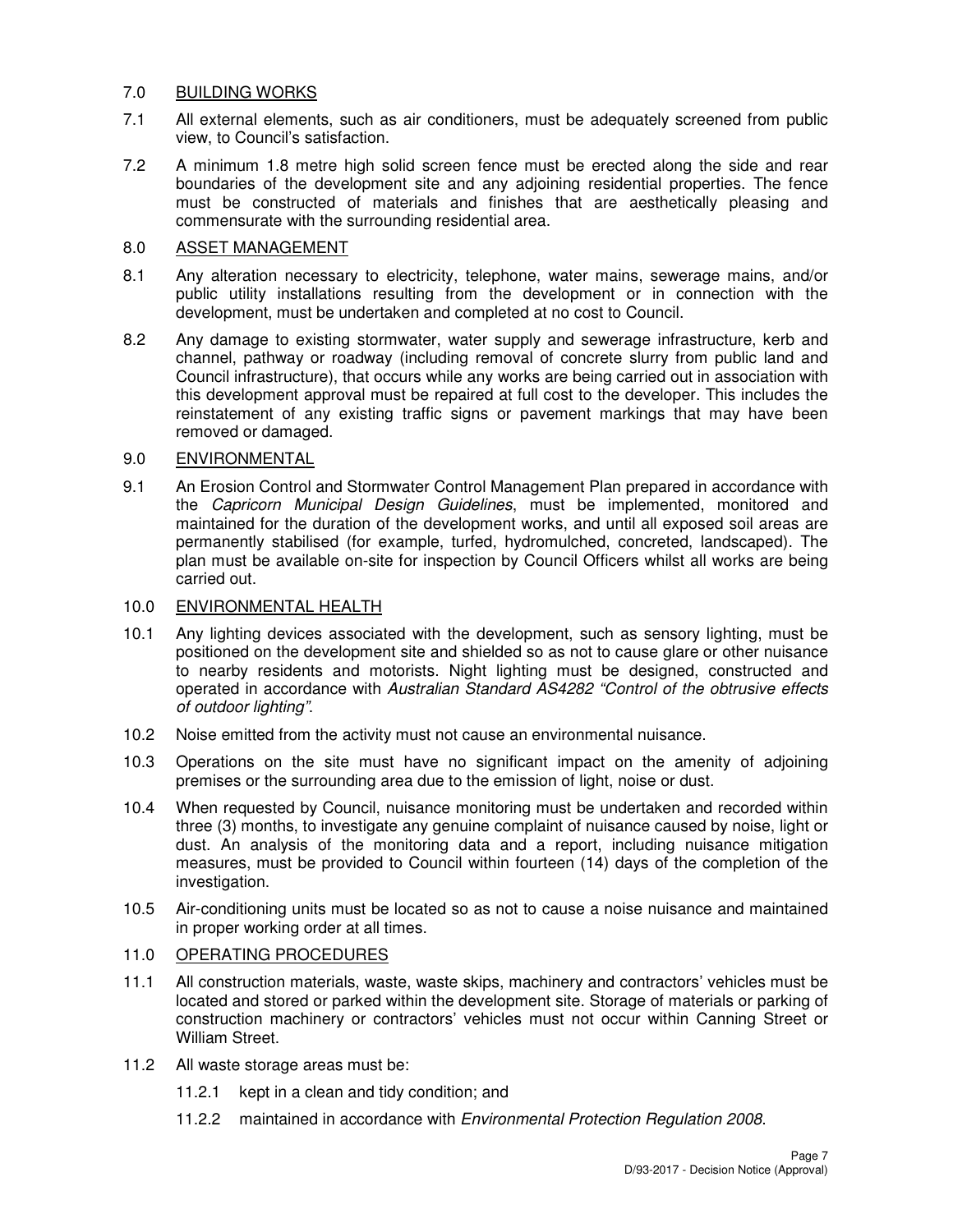## ADVISORY NOTES

## NOTE 1. Aboriginal Cultural Heritage

It is advised that under section 23 of the Aboriginal Cultural Heritage Act 2003, a person who carries out an activity must take all reasonable and practicable measures to ensure the activity does not harm Aboriginal cultural heritage (the "cultural heritage duty of care"). Maximum penalties for breaching the duty of care are listed in the Aboriginal cultural heritage legislation. The information on Aboriginal cultural heritage is available on the Department of Aboriginal and Torres Strait Islander and Partnerships website www.datsip.qld.gov.au.

## NOTE 2. General Environmental Duty

General environmental duty under the *Environmental Protection Act 1994* prohibits unlawful environmental nuisance caused by noise, aerosols, particles, dust, ash, fumes, light, odour or smoke beyond the boundaries of the development site during all stages of the development including earthworks, construction and operation.

## NOTE 3. General Safety Of Public During Construction

The Work Health and Safety Act 2011 and Manual of Uniform Traffic Control Devices must be complied with in carrying out any construction works, and to ensure safe traffic control and safe public access in respect of works being constructed on a road.

## NOTE 4. Works in Road Reserve Permit

It is advised that a Works in Road Reserve Permit (including a fee for the vehicle crossover and compliant with Standard Capricorn Municipal Development Guidelines, Standard Drawings) may be accepted in place of the application for a Development Permit for Operational Works (access works).

#### NOTE 5. Infrastructure Charges Notice

This application is subject to infrastructure charges in accordance with Council policies. The charges are presented on an Infrastructure Charges Notice.

#### **Part B – Operational Works for Advertising Devices**

#### 12.0 ADMINISTRATION

12.1 The approved development must be completed and maintained generally in accordance with the approved plans and documents, except where amended by any condition of this development approval:

| <b>Plan/Document Name</b> | <b>Plan/Document Reference</b> | Dated        |
|---------------------------|--------------------------------|--------------|
| Site Plan                 | 217-1224, Sheet No.1, Rev. 1   | 27 July 2017 |

- 12.2 A set of the above approved plans are returned to you as the Consultant. The Consultant is to supply one (1) Approved set to the contractor to be retained on site at all times during construction.
- 12.3 Where there is any conflict between the conditions of this approval and the details shown on the approved plans and documents, the conditions of this development approval must prevail.
- 12.4 Where conditions require the above plans or documents to be amended, the revised document(s) must be submitted for approval by Council.
- 12.5 The Developer is responsible for ensuring compliance with this approval and the Conditions of the approval by an employee, agent, contractor or invitee of the Developer.
- 12.6 Where these Conditions refer to "Council" in relation to requiring Council to approve or to be satisfied as to any matter, or conferring on the Council a function, power or discretion, that role of the Council may be fulfilled in whole or in part by a delegate appointed for that purpose by the Council.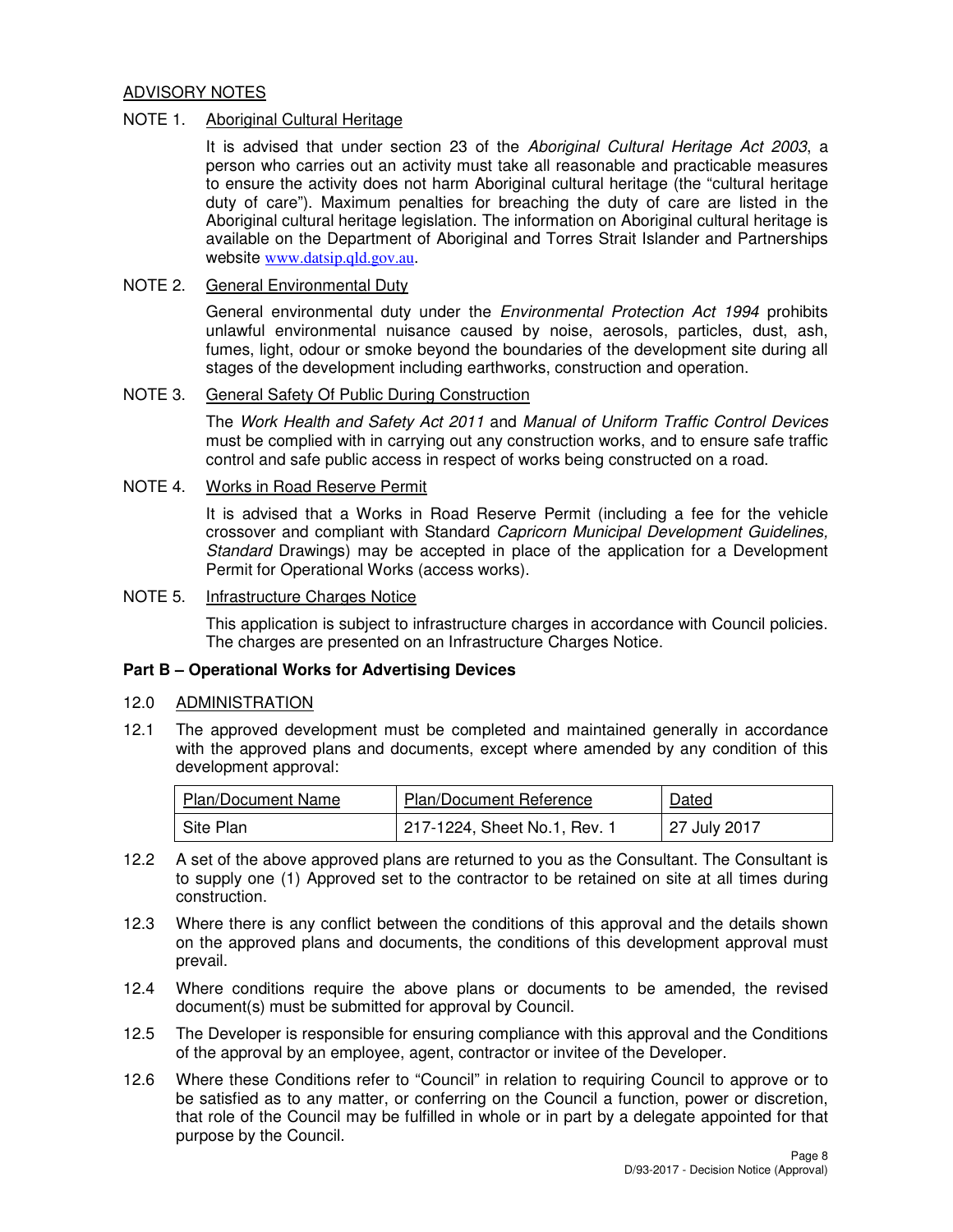- 12.7 All conditions of this approval must be undertaken and completed to the satisfaction of Council, at no cost to Council.
- 12.8 Unless otherwise stated, all works must be designed, constructed and maintained in accordance with the relevant Council policies, guidelines and standards.
- 12.9 Any proposed changes to the approved stamped plans during the works will be generally considered minor amendments and require Council's approval. The stamped amended plans and a covering letter will be forwarded to the applicant.

## 13.0 OPERATING PROCEDURE

13.1 All signage must only display or advertise a matter associated with the primary purpose for which the premises are used, or the purpose stated in this approval.

## 14.0 ASSET MANAGEMENT

15.0 Any damage to, or alterations necessary, to electricity, telephone, water mains, sewerage mains, stormwater drains, and/or public utility installations resulting from the development or in connection with the development, must be undertaken immediately and completed at no cost to Council.

## 16.0 CONSTRUCTION AND MAINTENANCE

- 16.1 All signage must be installed flush with the fence and must not extend above the height of the fence at the location (refer to condition 12.1) where the sign is affixed.
- 16.2 All signage must be maintained at all times on the premises by the owner to the same standard as it was when it was installed to ensure public safety and not adversely impact the visual amenity.
- 16.3 All Construction work and other associated activities are permitted only between 0630 hours and 1800 hours Monday to Saturday. No work is permitted on Sundays or public holidays. All requirements of the Environmental Protection Act 1994 and Environmental Protection Regulations 2008 must be observed at all times.

## ADVISORY NOTES

#### NOTE 1. Aboriginal Cultural Heritage

It is advised that under section 23 of the Aboriginal Cultural Heritage Act 2003, a person who carries out an activity must take all reasonable and practicable measures to ensure the activity does not harm Aboriginal cultural heritage (the "cultural heritage duty of care"). Maximum penalties for breaching the duty of care are listed in the Aboriginal cultural heritage legislation. The information on Aboriginal cultural heritage is available on the Department of Aboriginal and Torres Strait Islander and Partnerships website www.datsip.qld.gov.au.

#### NOTE 2. General Environmental Duty - Environmental Protection Act 1994, sec.319

A person must not carry out any activity that causes, or is likely to cause, environmental harm unless the person takes all reasonable and practicable measures to prevent or minimise the harm (the *general environmental duty*).

In deciding the measures required to be taken, regard must be had to, for example—

- (a) the nature of the harm or potential harm; and
- (b) the sensitivity of the receiving environment; and
- (c) the current state of technical knowledge for the activity; and
- (d) the likelihood of successful application of the different measures that might be taken; and
- (e) the financial implications of the different measures as they would relate to the type of activity.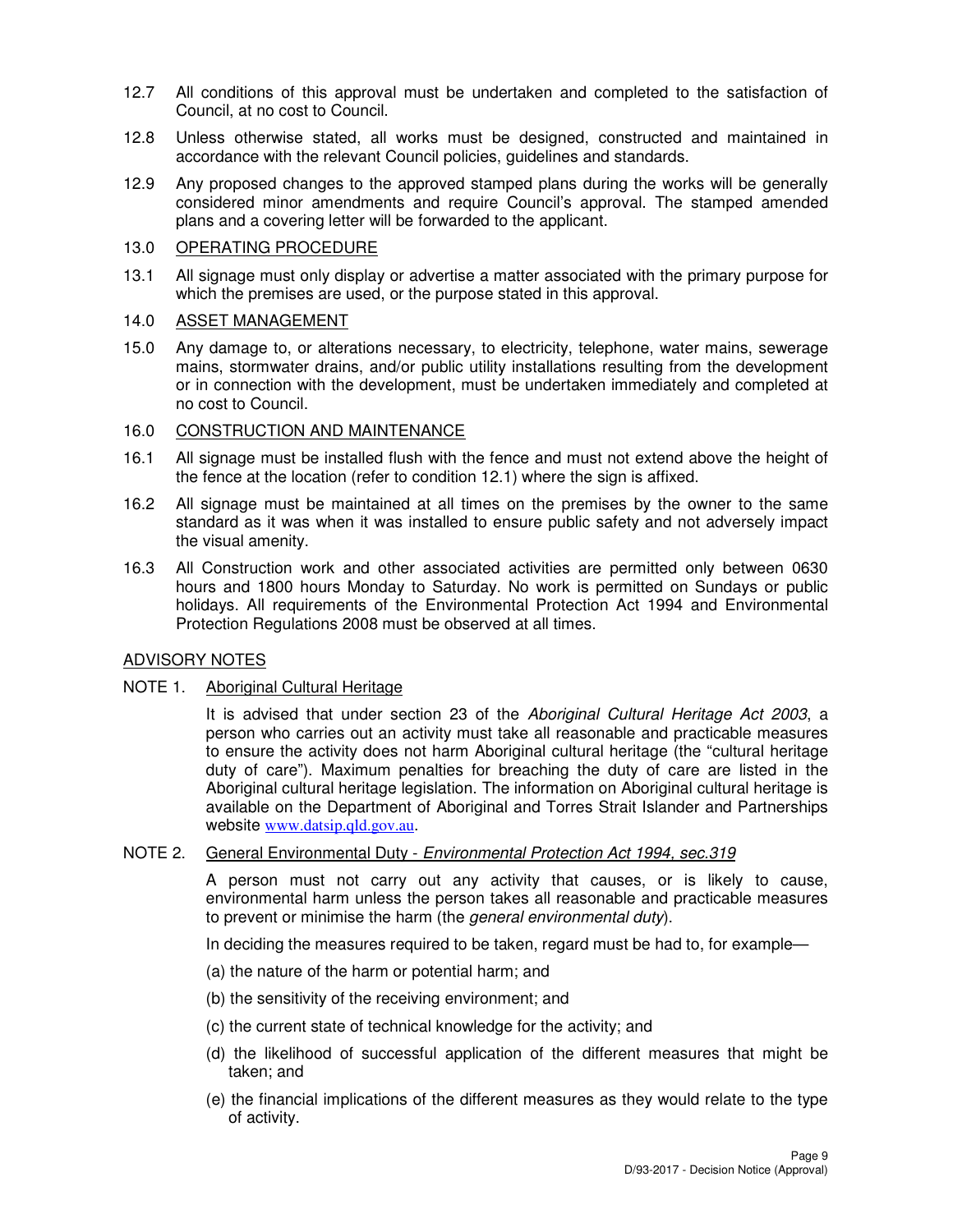## NOTE 3. General Safety Of Public During Construction

The Work Health and Safety Act and Manual of Uniform Traffic Control Devices must be complied with in carrying out any construction works, and to ensure safe traffic control and safe public access in respect of works being constructed on a road.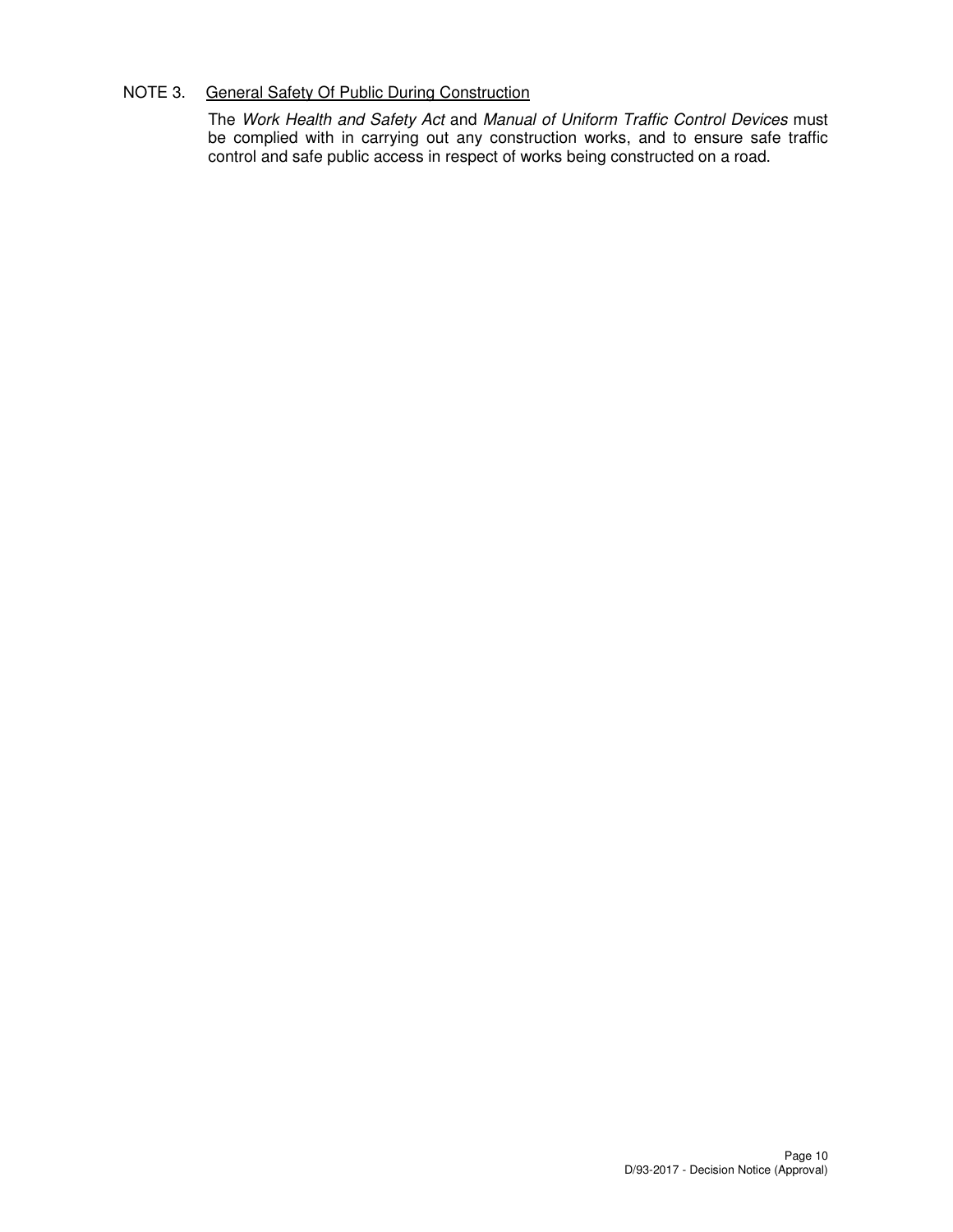

# **Attachment 2 - Appeal Rights**

PLANNING ACT 2016

The following is an extract from the Planning Act 2016 (Chapter 6)

#### **Appeal rights**

#### **229 Appeals to tribunal or P&E Court**

- (1) Schedule 1 states—
	- (a) matters that may be appealed to— (i) either a tribunal or the P&E Court; or (ii) only a tribunal; or
	- (iii) only the P&E Court; and
	- (b) the person—
		- (i) who may appeal a matter (the **appellant**); and (ii) who is a respondent in an appeal of the matter; and (iii) who is a co-respondent in an appeal of the matter;
		- and (iv) who may elect to be a co-respondent in an appeal of
- the matter. (2) An appellant may start an appeal within the appeal period.
- (3) The **appeal period** is—
	- (a) for an appeal by a building advisory agency—10 business days after a decision notice for the decision is given to the agency or
	- (b) for an appeal against a deemed refusal—at any time after the deemed refusal happens; or
	- (c) for an appeal against a decision of the Minister, under chapter 7, part 4, to register premises or to renew the registration of premises—20 business days after a notice is published under section 269(3)(a) or (4); or
	- (d) for an appeal against an infrastructure charges notice— 20 business days after the infrastructure charges notice is given to the person; or
	- (e) for an appeal about a deemed approval of a development application for which a decision notice has not been given—30 business days after the applicant gives the deemed approval notice to the assessment manager; or
	- (f) for any other appeal—20 business days after a notice of the decision for the matter, including an enforcement notice, is given to the person.
	- Note—

See the P&E Court Act for the court's power to extend the appeal period.

- (4) Each respondent and co-respondent for an appeal may be heard in the appeal.
- (5) If an appeal is only about a referral agency's response, the assessment manager may apply to the tribunal or P&E Court to withdraw from the appeal.
- (6) To remove any doubt, it is declared that an appeal against an infrastructure charges notice must not be about—
	- (a) the adopted charge itself; or
	- (b) for a decision about an offset or refund—
		- (i) the establishment cost of trunk infrastructure identified in a LGIP; or
		- (ii) the cost of infrastructure decided using the method
	- included in the local government's charges resolution.

#### **230 Notice of appeal**

- (1) An appellant starts an appeal by lodging, with the registrar of the tribunal or P&E Court, a notice of appeal that— (a) is in the approved form; and
	- (b) succinctly states the grounds of the appeal.
- (2) The notice of appeal must be accompanied by the required fee.
- (3) The appellant or, for an appeal to a tribunal, the registrar must, within the service period, give a copy of the notice of appeal to—
- (a) the respondent for the appeal; and
- (b) each co-respondent for the appeal; and
- (c) for an appeal about a development application under schedule 1, table 1, item 1—each principal submitter for the development application; and
- (d) for an appeal about a change application under schedule 1, table 1, item 2—each principal submitter for the change application; and
- (e) each person who may elect to become a co-respondent for the appeal, other than an eligible submitter who is not a principal submitter in an appeal under paragraph (c) or (d); and
- (f) for an appeal to the P&E Court—the chief executive; and
- (g) for an appeal to a tribunal under another Act—any other
- person who the registrar considers appropriate.
- (4) The **service period** is—
	- (a) if a submitter or advice agency started the appeal in the P&E Court—2 business days after the appeal is started; or
- (b) otherwise—10 business days after the appeal is started. (5) A notice of appeal given to a person who may elect to be a
- co-respondent must state the effect of subsection (6) A person elects to be a co-respondent by filing a notice of
- election, in the approved form, within 10 business days after the notice of appeal is given to the person*.*
- **231 Other appeals**
- (1) Subject to this chapter, schedule 1 and the P&E Court Act, unless the Supreme Court decides a decision or other matter under this Act is affected by jurisdictional error, the decision or matter is non-appealable.
- (2) The Judicial Review Act 1991, part 5 applies to the decision or matter to the extent it is affected by jurisdictional error.
- (3) A person who, but for subsection (1) could have made an application under the Judicial Review Act 1991 in relation to the decision or matter, may apply under part 4 of that Act for a statement of reasons in relation to the decision or matter.
- (4) In this section— **decision** includes—
	- (a) conduct engaged in for the purpose of making a decision; and
	- (b) other conduct that relates to the making of a decision; and
	- (c) the making of a decision or the failure to make a decision; and
	- (d) a purported decision; and
	- (e) a deemed refusal.
- **non-appealable**, for a decision or matter, means the decision or matter—
	- (a) is final and conclusive; and
	- (b) may not be challenged, appealed against, reviewed, quashed, set aside or called into question in any other way under the Judicial Review Act 1991 or otherwise, whether by the Supreme Court, another court, a tribunal or another entity; and
	- (c) is not subject to any declaratory, injunctive or other order of the Supreme Court, another court, a tribunal or another entity on any ground.

#### **232 Rules of the P&E Court**

- (1) A person who is appealing to the P&E Court must comply with the rules of the court that apply to the appeal.
- (2) However, the P&E Court may hear and decide an appeal even if the person has not complied with rules of the P&E Court.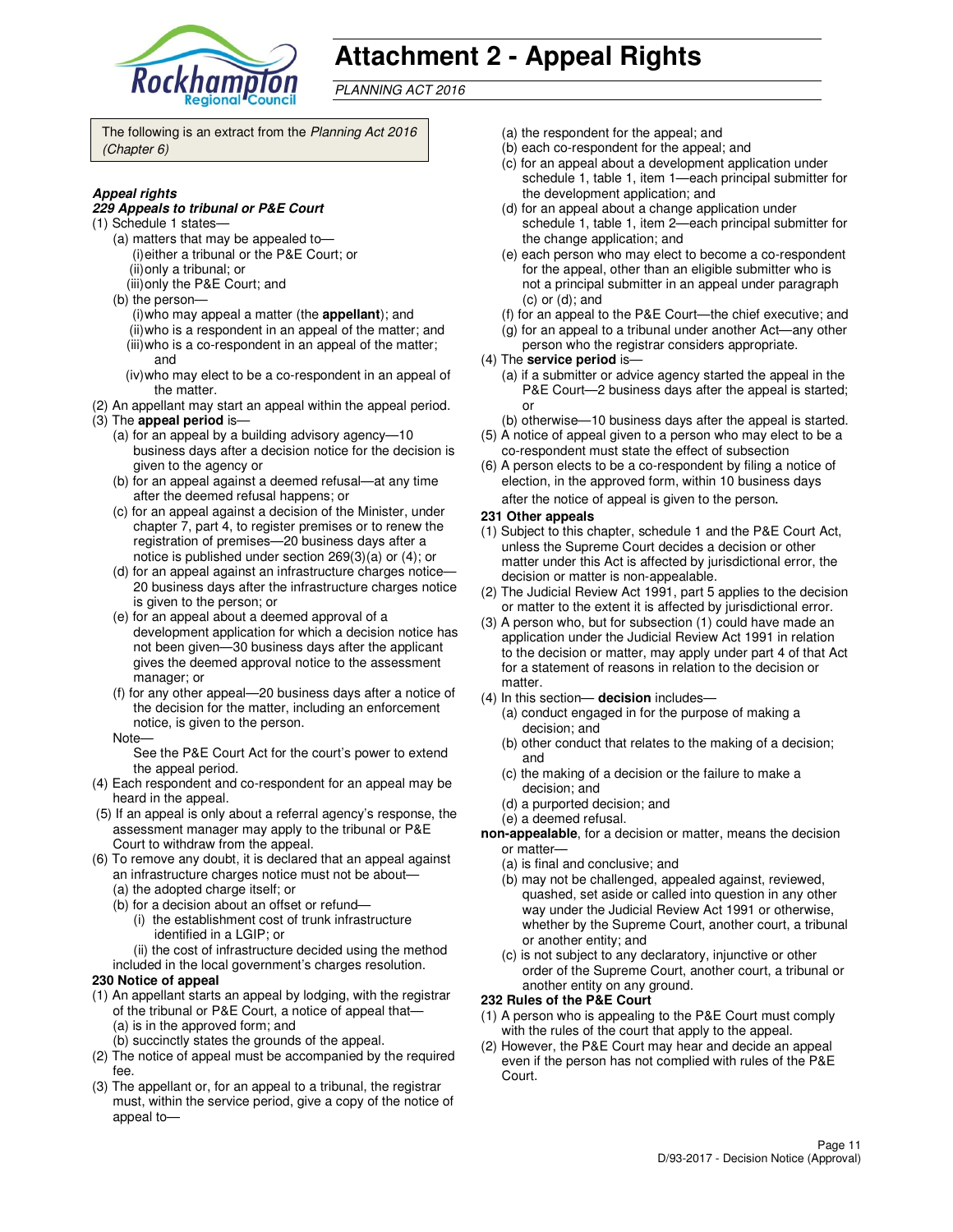

# **Appeal Rights**

PLANNING ACT 2016

#### **Schedule 1 Appeals section 229**

## **1 Appeal rights and parties to appeals**

- (1) Table 1 states the matters that may be appealed to—(a) the P&E court; or (b) a tribunal.
- (2) However, table 1 applies to a tribunal only if the matter involves—
	- (a) the refusal, or deemed refusal of a development application, for—
	- (i) a material change of use for a classified building; or
	- (ii) operational work associated with building work, a retaining wall, or a tennis court; or (b) a provision of a development approval for—
	- (i) a material change of use for a classified building; or
- (ii) operational work associated with building work, a retaining wall, or a tennis court; or
	- (c) if a development permit was applied for—the decision to give a preliminary approval for—
		- (i) a material change of use for a classified building; or
		- (ii) operational work associated with building work, a retaining wall, or a tennis court; or
	- (d) a development condition if—
		- (i) the development approval is only for a material change of use that involves the use of a building classified under the Building Code as a class 2 building; and
		- (ii) the building is, or is proposed to be, not more than 3 storeys; and
		- (iii) the proposed development is for not more than 60 sole-occupancy units; or
	- (e) a decision for, or a deemed refusal of, an extension application for a development approval that is only for a material change of use of a classified building; or
	- (f) a decision for, or a deemed refusal of, a change application for a development approval that is only for a material change of use of a classified building; or
	- (g) a matter under this Act, to the extent the matter relates to—
		- (i) the Building Act, other than a matter under that Act that may or must be decided by the Queensland Building and Construction Commission; or
		- (ii) the Plumbing and Drainage Act, part 4 or 5; or
	- (h) a decision to give an enforcement notice in relation to a matter under paragraphs (a) to (g); or
	- (i) a decision to give an infrastructure charges notice; or
	- (j) the refusal, or deemed refusal, of a conversion application; or
	- (k) a matter that, under another Act, may be appealed to the tribunal; or
	- (l) a matter prescribed by regulation.
- (3) Also, table 1 does not apply to a tribunal if the matter
- involves—
	- (a) for a matter in subsection  $(2)(a)$  to  $(d)$ 
		- (i) a development approval for which the development application required impact assessment; and
		- (ii) a development approval in relation to which the assessment manager received a properly made submission for the development application; or
	- (b) a provision of a development approval about the identification or inclusion, under a variation approval, of a matter for the development.
- (4) Table 2 states the matters that may be appealed only to the P&E Court.
- (5) Table 3 states the matters that may be appealed only to the tribunal.
- (6) In each table—
	- (a) column 1 states the appellant in the appeal; and
	- (b) column 2 states the respondent in the appeal; and
	- (c) column 3 states the co-respondent (if any) in the appeal; and
	- (d) column 4 states the co-respondents by election (if any) in the appeal.
- (7) If the chief executive receives a notice of appeal under section 230(3)(f), the chief executive may elect to be a corespondent in the appeal.

## **Table 1**

| Appeals to the P&E Court and, for certain matters, to a tribunal |                                                                                                                                                                                   |                                                                                          |                                |
|------------------------------------------------------------------|-----------------------------------------------------------------------------------------------------------------------------------------------------------------------------------|------------------------------------------------------------------------------------------|--------------------------------|
| 1. Development applications<br>An appeal may be made against—    | (a) the refusal of all or part of the development application; or<br>(b) the deemed refusal of the development application; or<br>(c) a provision of the development approval; or | (d) if a development permit was applied for—the decision to give a preliminary approval. |                                |
| Column 1                                                         | Column 2                                                                                                                                                                          | Column 3                                                                                 | Column 4                       |
| Appellant                                                        | Respondent                                                                                                                                                                        | Co-respondent                                                                            | Co-respondent by election      |
|                                                                  |                                                                                                                                                                                   | (if any)                                                                                 | (if any)                       |
| The applicant                                                    | The assessment                                                                                                                                                                    | If the appeal is about                                                                   | 1 A concurrence agency that is |
|                                                                  | manager                                                                                                                                                                           | a concurrence                                                                            | not a co-respondent            |

agency's referral

2 If a chosen Assessment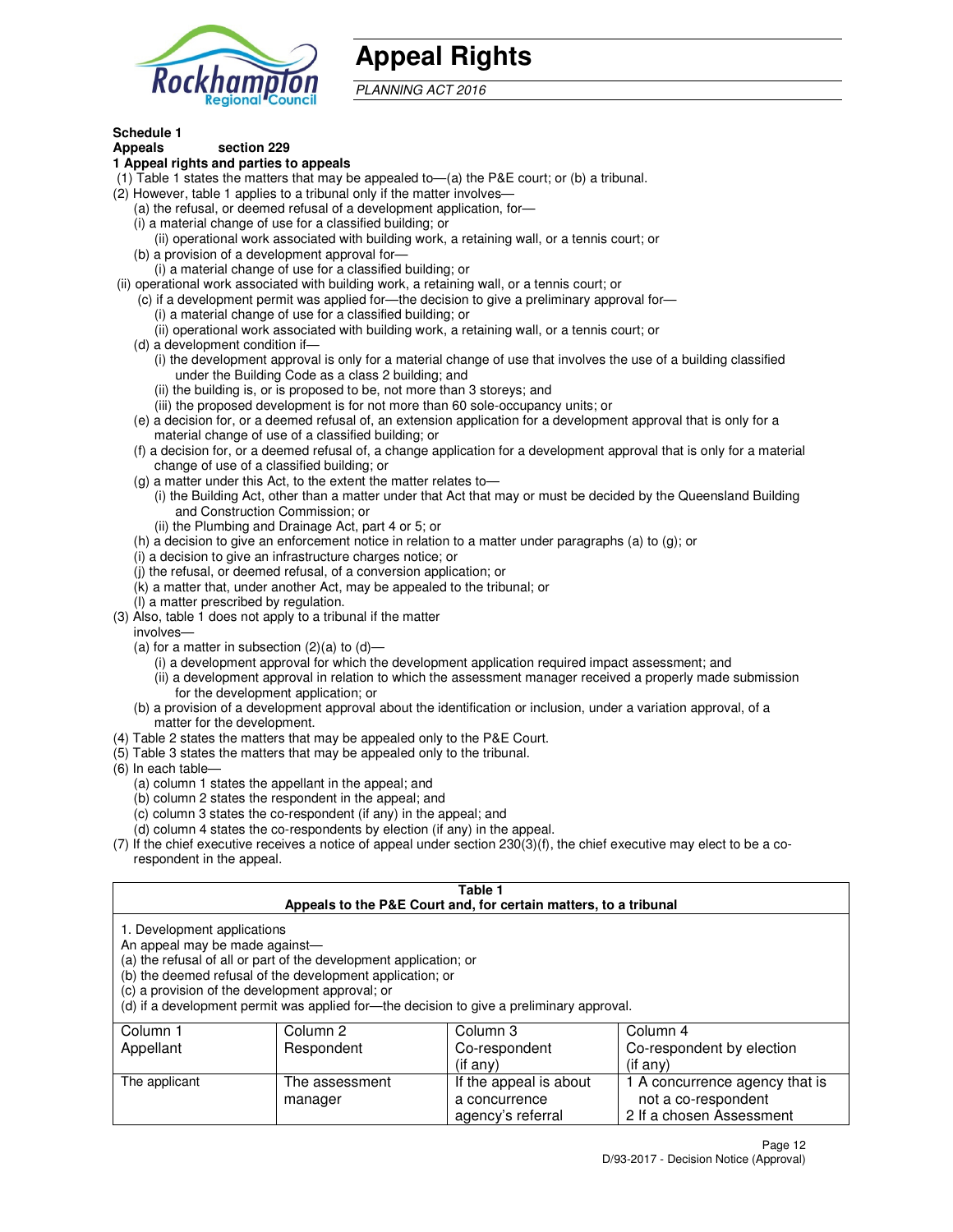|                                                                                                                                                                                                      |                                                                                                                                                                                                                               | Table 1<br>Appeals to the P&E Court and, for certain matters, to a tribunal                                                                                                                                                                                                     |                                                                                                                                                                                                                                                                                                                                                 |
|------------------------------------------------------------------------------------------------------------------------------------------------------------------------------------------------------|-------------------------------------------------------------------------------------------------------------------------------------------------------------------------------------------------------------------------------|---------------------------------------------------------------------------------------------------------------------------------------------------------------------------------------------------------------------------------------------------------------------------------|-------------------------------------------------------------------------------------------------------------------------------------------------------------------------------------------------------------------------------------------------------------------------------------------------------------------------------------------------|
|                                                                                                                                                                                                      |                                                                                                                                                                                                                               | response-the<br>concurrence agency                                                                                                                                                                                                                                              | manager is the respondent-<br>the prescribed assessment<br>manager<br>3 Any eligible advice agency for<br>the application<br>4 Any eligible submitter for the<br>application                                                                                                                                                                    |
| 2. Change applications<br>An appeal may be made against-<br>(b) a deemed refusal of a change application.                                                                                            |                                                                                                                                                                                                                               |                                                                                                                                                                                                                                                                                 | (a) a responsible entity's decision for a change application, other than a decision made by the P&E court; or                                                                                                                                                                                                                                   |
| Column 1<br>Appellant                                                                                                                                                                                | Column <sub>2</sub><br>Respondent                                                                                                                                                                                             | Column 3<br>Co-respondent<br>(if any)                                                                                                                                                                                                                                           | Column 4<br>Co-respondent by election<br>(if any)                                                                                                                                                                                                                                                                                               |
| 1 The applicant<br>2 If the responsible<br>entity is the<br>assessment<br>manager-an<br>affected entity that<br>gave a pre-request<br>notice or response<br>notice                                   | The responsible<br>entity                                                                                                                                                                                                     | If an affected entity<br>starts the appeal-the<br>applicant                                                                                                                                                                                                                     | 1 A concurrence agency for the<br>development application<br>2 If a chosen assessment<br>manager is the respondent-<br>the prescribed assessment<br>manager<br>3 A private certifier for the<br>development application<br>4 Any eligible advice agency for<br>the change application<br>5 Any eligible submitter for the<br>change application |
| 3. Extension applications<br>An appeal may be made against-<br>Column 1<br>Appellant                                                                                                                 | (a) the assessment manager's decision about an extension application; or<br>(b) a deemed refusal of an extension application.<br>Column <sub>2</sub><br>Respondent                                                            | Column 3<br>Co-respondent                                                                                                                                                                                                                                                       | Column 4<br>Co-respondent by election                                                                                                                                                                                                                                                                                                           |
| 1 The applicant<br>1<br>2 For a matter other<br>than a deemed<br>refusal of an<br>extension<br>application $-$ a<br>concurrence<br>agency, other than<br>the chief executive,<br>for the application | The assessment<br>manager                                                                                                                                                                                                     | (if any)<br>If a concurrence<br>agency starts the<br>appeal - the applicant                                                                                                                                                                                                     | (if any)<br>If a chosen assessment<br>manager is the respondent $-$ the<br>prescribed assessment manager                                                                                                                                                                                                                                        |
| 4. Infrastructure charges notices<br>a) The notice involved an error relating to $-$<br>(i)<br>An offset or refund; or<br>(ii)<br>imposed the amount.                                                | (i) The application of the relevant adopted charge; or<br>Examples of errors in applying an adopted charge -<br>The working out of extra demands, for section 120; or<br>b) The was no decision about an offset or refund; or | The incorrect application of gross floor area for a non-residential development<br>Applying an incorrect 'use category', under a regulation, to the development<br>c) If the infrastructure charges notice states a refund will be given - the timing for giving the refund; or | An appeal may be made against an infrastructure charges notice on 1 or more of the following grounds<br>d) The amount of the charge is so unreasonable that no reasonable relevant local government could have                                                                                                                                  |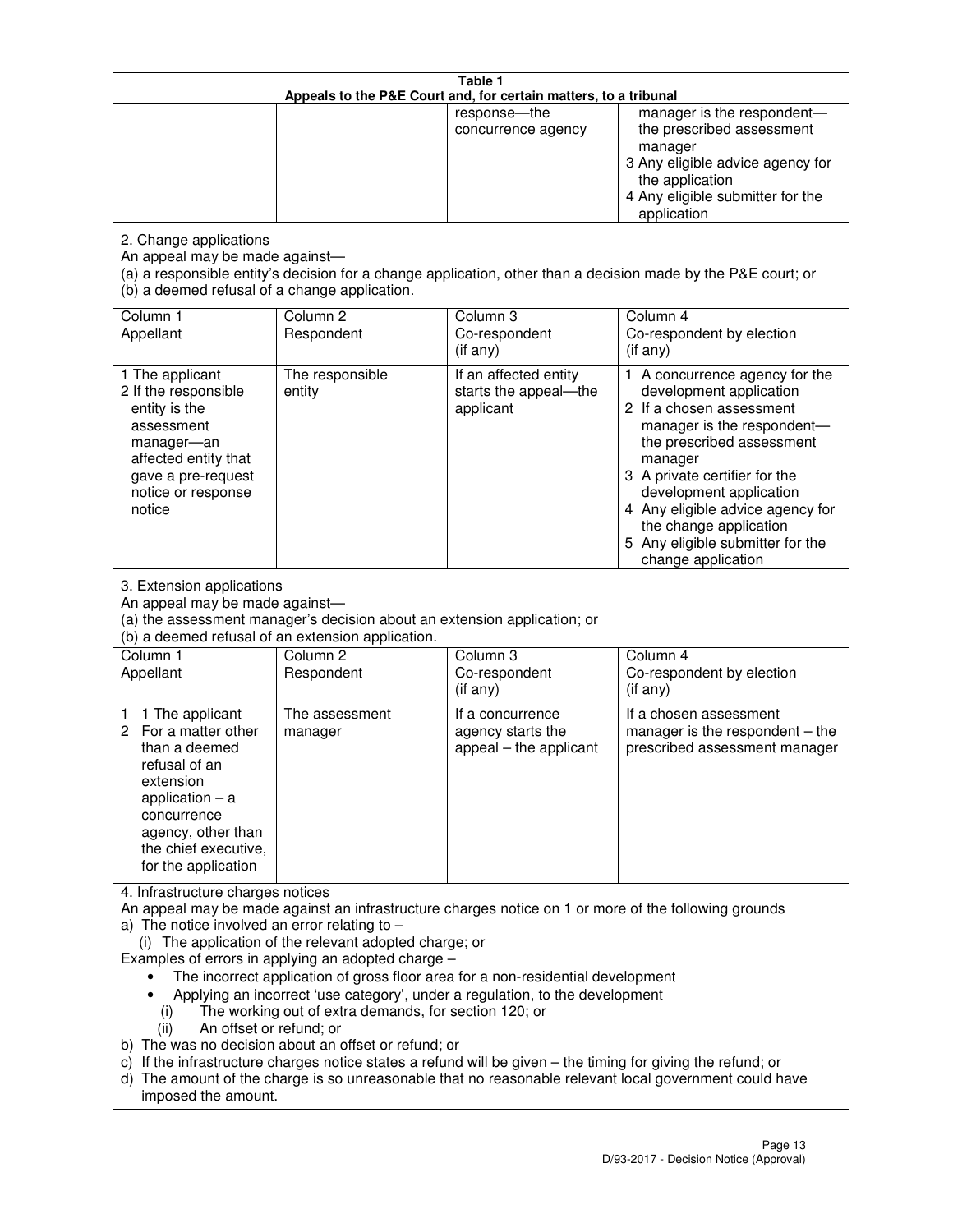|                                                                                                                 |                                                                           | Table 1                                                          |                                                                                                                                                                            |
|-----------------------------------------------------------------------------------------------------------------|---------------------------------------------------------------------------|------------------------------------------------------------------|----------------------------------------------------------------------------------------------------------------------------------------------------------------------------|
|                                                                                                                 |                                                                           | Appeals to the P&E Court and, for certain matters, to a tribunal |                                                                                                                                                                            |
| Column <sub>1</sub><br>Appellant                                                                                | Column <sub>2</sub><br>Respondent                                         | Column 3<br>Co-respondent<br>(if any)                            | Column 4<br>Co-respondent by election<br>(if any)                                                                                                                          |
| The person given the<br>Infrastructure charges<br>notice                                                        | The local government<br>that gave the<br>infrastructure charges<br>notice |                                                                  |                                                                                                                                                                            |
| 5. Conversion applications<br>An appeal may be made against-<br>(a) the refusal of a conversion application; or | (b) a deemed refusal of a conversion application.                         |                                                                  |                                                                                                                                                                            |
| Column <sub>1</sub><br>Appellant                                                                                | Column <sub>2</sub><br>Respondent                                         | Column <sub>3</sub><br>Co-respondent<br>(if any)                 | Column 4<br>Co-respondent by election<br>(if any)                                                                                                                          |
| The applicant                                                                                                   | The local government<br>to which the conversion<br>application was made   |                                                                  |                                                                                                                                                                            |
| 6. Enforcement notices                                                                                          | An appeal may be made against the decision to give an enforcement notice. |                                                                  |                                                                                                                                                                            |
| Column <sub>1</sub><br>Appellant                                                                                | Column <sub>2</sub><br>Respondent                                         | Column 3<br>Co-respondent<br>(if any)                            | Column 4<br>Co-respondent by election<br>(if any)                                                                                                                          |
| The person given the<br>enforcement notice                                                                      | The enforcement<br>authority                                              |                                                                  | If the enforcement authority is<br>not the local government for<br>the premises in relation to which<br>the offence is alleged to have<br>happened-the local<br>government |
|                                                                                                                 |                                                                           | 2 Tahle                                                          |                                                                                                                                                                            |

| Table 2<br>Appeals to the P&E Court only                                                |                                                                                                                                                       |                                                                                   |                                                                                                                                                                                                                        |
|-----------------------------------------------------------------------------------------|-------------------------------------------------------------------------------------------------------------------------------------------------------|-----------------------------------------------------------------------------------|------------------------------------------------------------------------------------------------------------------------------------------------------------------------------------------------------------------------|
| 1. Appeals from tribunal<br>section 252, on the ground of-<br>(b) jurisdictional error. | An appeal may be made against a decision of a tribunal, other than a decision under<br>(a) an error or mistake in law on the part of the tribunal; or |                                                                                   |                                                                                                                                                                                                                        |
| Column <sub>1</sub><br>Appellant                                                        | Column <sub>2</sub><br>Respondent                                                                                                                     | Column 3<br>Co-respondent<br>(if any)                                             | Column <sub>4</sub><br>Co-respondent by election<br>(if any)                                                                                                                                                           |
| A party to the<br>proceedings for the<br>decision                                       | The other party to the<br>proceedings for the<br>decision                                                                                             | $\blacksquare$                                                                    |                                                                                                                                                                                                                        |
| 2. Eligible submitter appeals<br>(b) a variation request.                               | application, to the extent that the decision relates to-                                                                                              |                                                                                   | An appeal may be made against the decision to give a development approval, or an approval for a change<br>(a) any part of the development application for the development approval that required impact assessment; or |
| Column 1<br>Appellant                                                                   | Column <sub>2</sub><br>Respondent                                                                                                                     | Column <sub>3</sub><br>Co-respondent<br>(i f any)                                 | Column 4<br>Co-respondent by election<br>(i f any)                                                                                                                                                                     |
| 1 For a development<br>application-an<br>eligible submitter for<br>the development      | 1 For a development<br>application-the<br>assessment<br>manager                                                                                       | 1 The applicant<br>2 If the appeal is<br>about a concurrence<br>agency's referral | Another eligible<br>submitter for the<br>application                                                                                                                                                                   |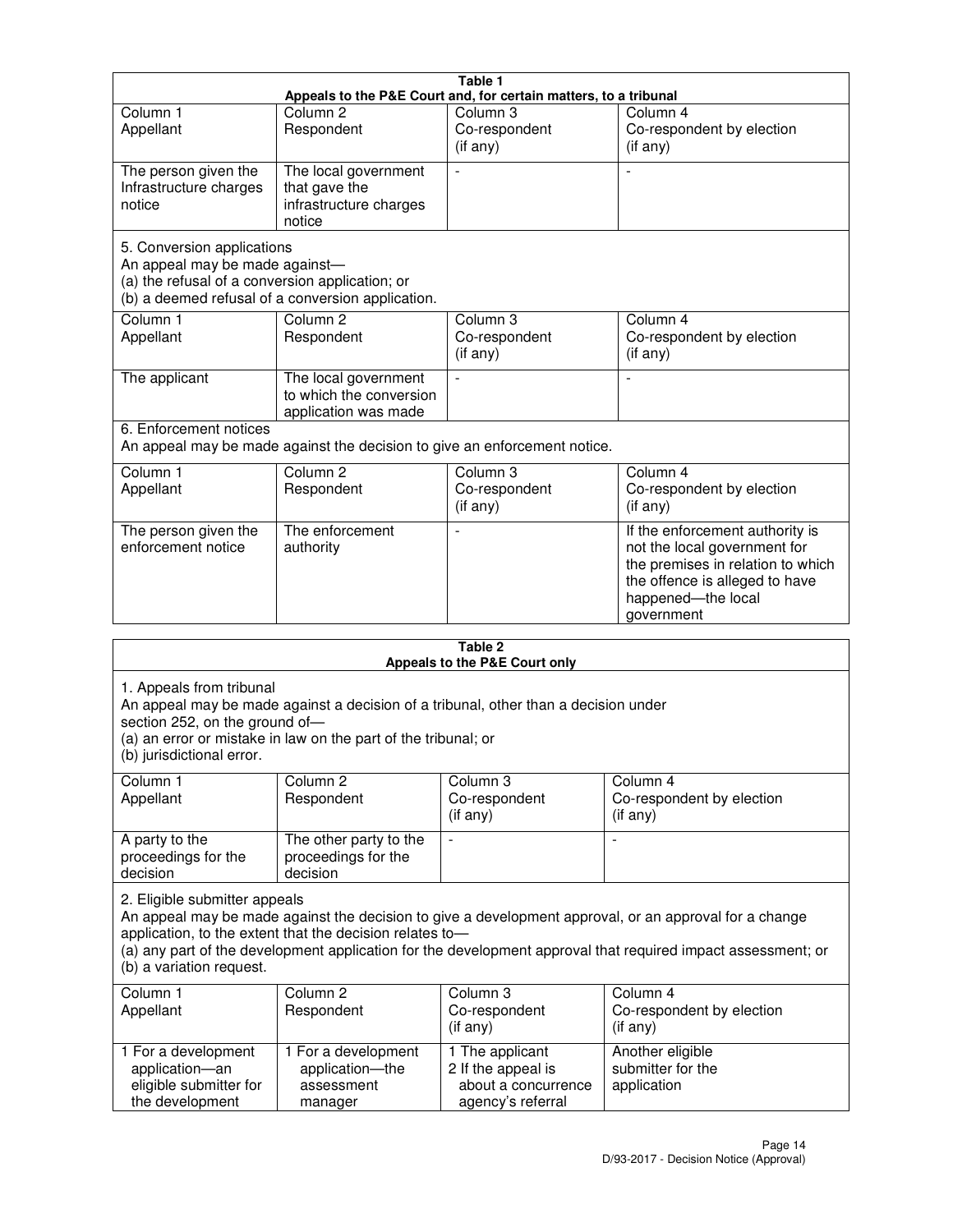|                                                                                                                                                                                                                                                                                               |                                                                                                                                                                                                                                         | Table 2<br>Appeals to the P&E Court only                                                                                |                                                                                                           |
|-----------------------------------------------------------------------------------------------------------------------------------------------------------------------------------------------------------------------------------------------------------------------------------------------|-----------------------------------------------------------------------------------------------------------------------------------------------------------------------------------------------------------------------------------------|-------------------------------------------------------------------------------------------------------------------------|-----------------------------------------------------------------------------------------------------------|
| application<br>2 For a change<br>application-an<br>eligible submitter for<br>the change<br>application                                                                                                                                                                                        | 2 For a change<br>application-the<br>responsible entity                                                                                                                                                                                 | response--the<br>concurrence agency                                                                                     |                                                                                                           |
| required impact assessment; or<br>(b) a variation request.                                                                                                                                                                                                                                    | 3. Eligible submitter and eligible advice agency appeals<br>An appeal may be made against a provision of a development approval, or failure to<br>include a provision in the development approval, to the extent the matter relates to- |                                                                                                                         | (a) any part of the development application or the change application, for the development approval, that |
| Column 1<br>Appellant                                                                                                                                                                                                                                                                         | Column <sub>2</sub><br>Respondent                                                                                                                                                                                                       | Column 3<br>Co-respondent<br>(if any)                                                                                   | Column 4<br>Co-respondent by election<br>(i f any)                                                        |
| 1 For a development<br>application-an<br>eligible submitter for<br>the development<br>application<br>2 For a change<br>application-an<br>eligible submitter for<br>the change<br>application<br>3 An eligible advice<br>agency for the<br>development<br>application or<br>change application | 1 For a development<br>application-the<br>assessment<br>manager<br>2 For a change<br>application-the<br>responsible entity                                                                                                              | 1 The applicant<br>2 If the appeal is<br>about a concurrence<br>agency's referral<br>response-the<br>concurrence agency | Another eligible submitter for the<br>application                                                         |
| 4. Compensation claims<br>An appeal may be made against-                                                                                                                                                                                                                                      | (a) a decision under section 32 about a compensation claim; or<br>(b) a decision under section 265 about a claim for compensation; or<br>(c) a deemed refusal of a claim under paragraph (a) or (b).                                    |                                                                                                                         |                                                                                                           |
| Column 1<br>Appellant                                                                                                                                                                                                                                                                         | Column 2<br>Respondent                                                                                                                                                                                                                  | Column 3<br>Co-respondent<br>(if any)                                                                                   | Column 4<br>Co-respondent by election<br>(i f any)                                                        |
| A person dissatisfied<br>with the decision                                                                                                                                                                                                                                                    | The local<br>government to which<br>the claim was made                                                                                                                                                                                  |                                                                                                                         | $\blacksquare$                                                                                            |
| 5. Registered premises                                                                                                                                                                                                                                                                        | An appeal may be made against a decision of the Minister under chapter 7, part 4.                                                                                                                                                       |                                                                                                                         |                                                                                                           |
| Column <sub>1</sub><br>Appellant                                                                                                                                                                                                                                                              | Column <sub>2</sub><br>Respondent                                                                                                                                                                                                       | Column 3<br>Co-respondent<br>(if any)                                                                                   | Column 4<br>Co-respondent by election<br>(if any)                                                         |
| 1 A person given a<br>decision notice about<br>the decision<br>2 If the decision is to<br>register premises or<br>renew the<br>registration of<br>premises-an owner<br>or occupier of                                                                                                         | The Minister                                                                                                                                                                                                                            | $\overline{\phantom{a}}$                                                                                                | If an owner or occupier starts the<br>appeal – the owner of the<br>registered premises                    |